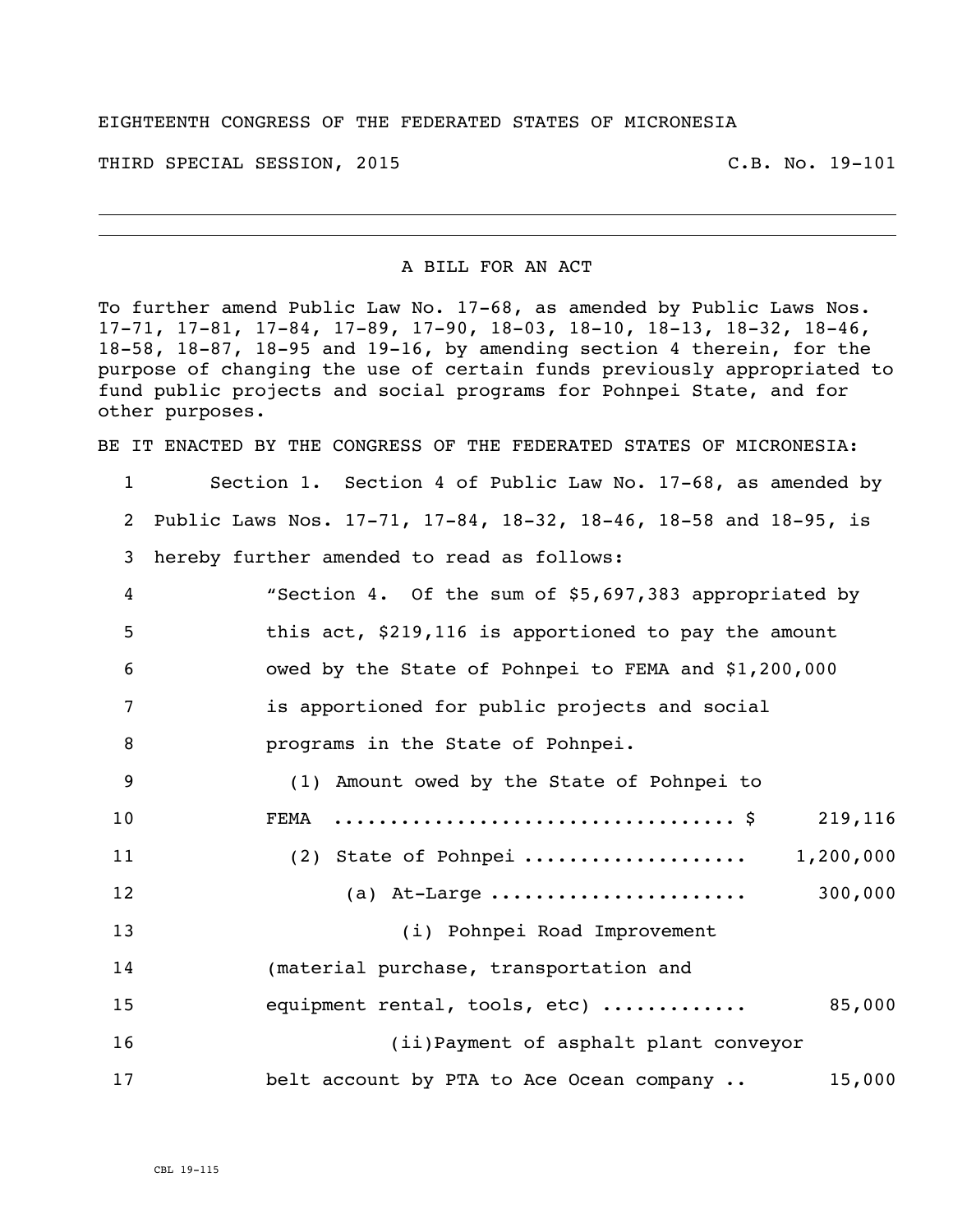C.B. No. 19-101

| $\mathbf{1}$   | (iii) Mountain trails (labor,                    |         |
|----------------|--------------------------------------------------|---------|
| $\overline{2}$ | tools, equipment) \$                             | 10,000  |
| 3              | (iv) Waterways/channels                          |         |
| 4              | improvement (labor, POL, tools, equipment)       | 10,000  |
| 5              | (v) Pohnpei Outer Islands                        |         |
| 6              | transportation needs, communications,            |         |
| 7              | navigational aid, including charter costs, fuel, |         |
| 8              | channel clearing, boat and outdoor motor         |         |
| 9              | purchase                                         | 35,000  |
| 10             | (vi) Aid to non-public high schools              | 20,000  |
| 11             | (vii) Pohnpei Sports facilities                  |         |
| 12             | Improvement (materials purchase, equipment       |         |
| 13             | rental and labor)                                | 50,000  |
| 14             | (viii) Historical sites                          |         |
| 15             | restoration/maintenance                          | 15,000  |
| 16             | (ix) Traditional leaders                         |         |
| 17             | conference and travel needs                      | 20,664  |
| 18             | (x) Civic leaders' FSM                           |         |
| 19             | State visit                                      | 24,336  |
| 20             | (xi) Purchase of vehicle for U                   |         |
| 21             | Municipal government                             | 15,000  |
| 22             | (b) Election District No. 1                      | 300,000 |
| 23             | (i) Road improvement-                            |         |
| 24             |                                                  | 35,298  |
| 25             | (ii) Other road improvements                     | 100,000 |
|                |                                                  |         |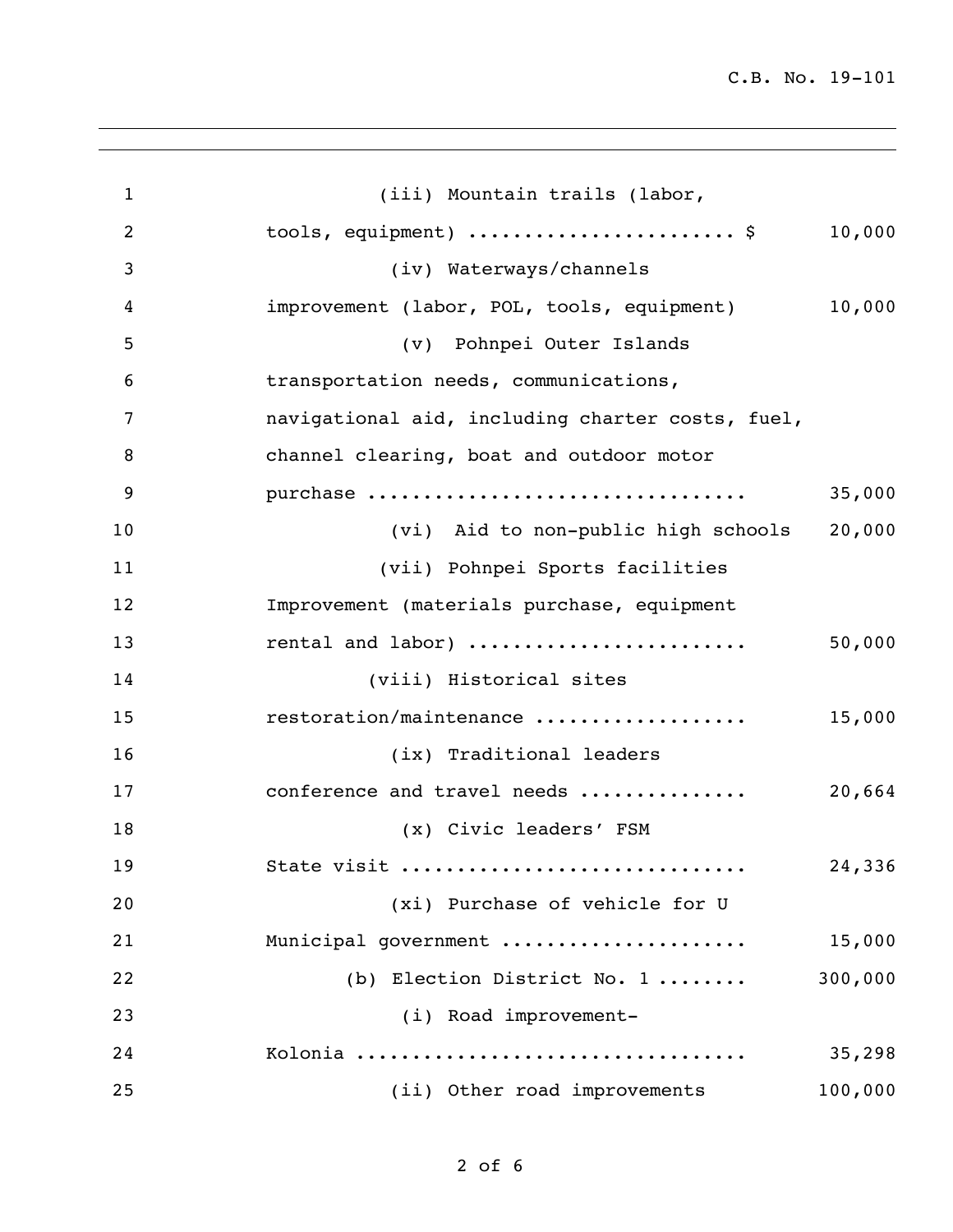C.B. No. 19-101

| $\mathbf{1}$ | (iii) COM-FSM students'            |         |
|--------------|------------------------------------|---------|
| 2            | outstanding debt payment  \$       | 22,000  |
| 3            | (iv) St. Paul school subsidy       | 8,000   |
| 4            | (v) Social Security premium        |         |
| 5            | contribution                       | 15,000  |
| 6            | (vi) Classroom upgrade             |         |
| 7            | (Palikir school)                   | 12,000  |
| 8            | (vii) Medical referrals (travel)   | 10,000  |
| 9            | (viii) Need Assessment/monitoring- |         |
| 10           | Election District No. 1            | 43,000  |
| 11           | (ix) Calvary Baptist classroom     |         |
| 12           | completion                         | 54,702  |
| 13           | (c) Election District No. 2        | 300,000 |
| 14           | (i) Akahk/Enipoas road             | 15,000  |
| 15           | (ii) Rohi water system road        | 15,000  |
| 16           | (iii) Metipw/Dolopwail road        | 10,000  |
| 17           | (iv) Nan Woalin Poahloang road.    | 15,000  |
| 18           | (v) Pwoai Pwoai water system road  | 15,000  |
| 19           | (vi) Temwen/Poasihloa road paving  | 30,000  |
| 20           | (vii) Toamwaoroahlong water        |         |
| 21           | system improvement                 | 7,380   |
| 22           | (viii) Sapwalapw water             |         |
| 23           | system improvement                 | 5,000   |
| 24           | (ix) Pwok water system improvement | 10,000  |
| 25           | (x) Students financial assistance  | 15,000  |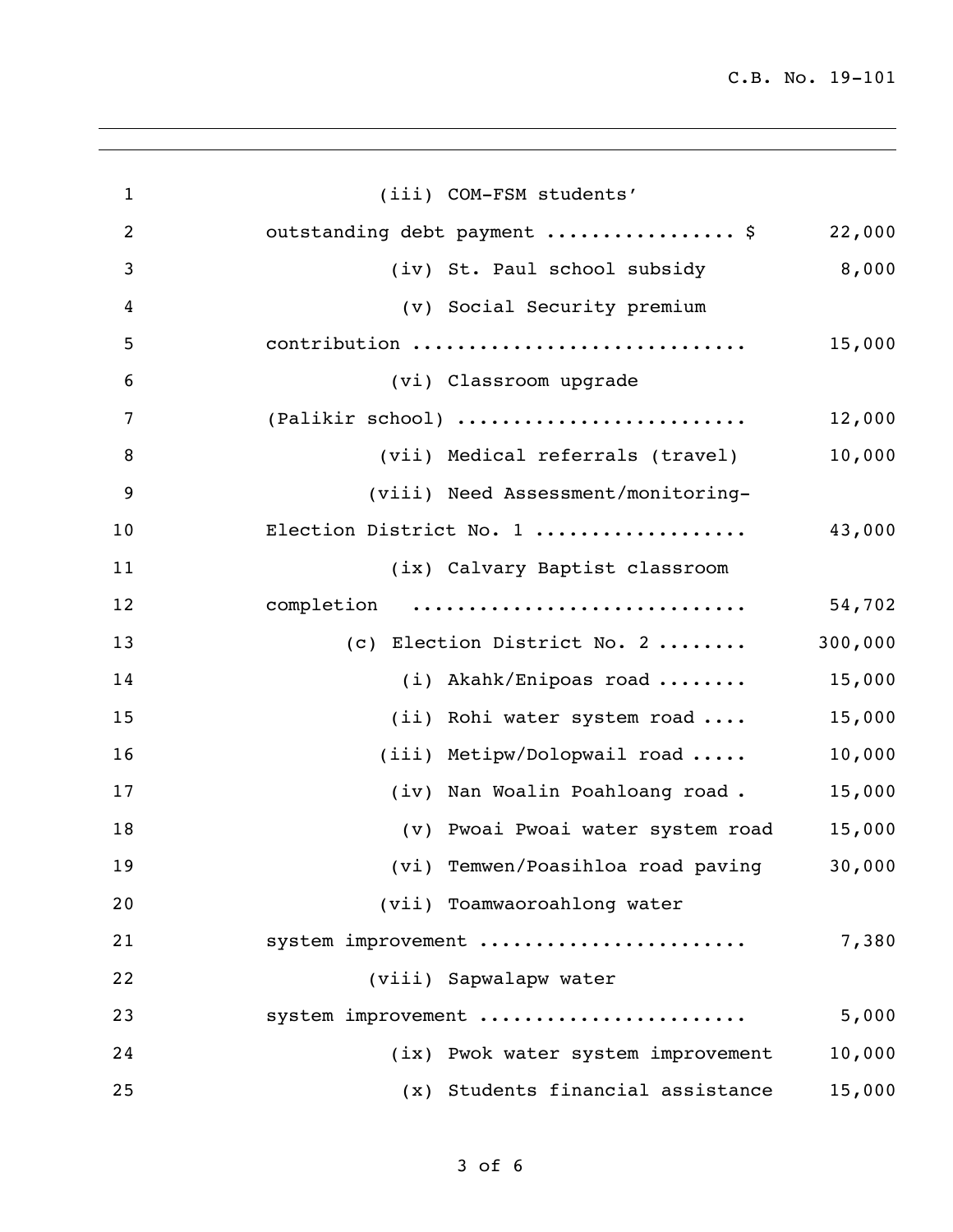| $\mathbf{1}$    | (xi) High School Cooks (Madolenihmw           |         |
|-----------------|-----------------------------------------------|---------|
| $\overline{2}$  | High school/Nanpei Memorial High School) . \$ | 4,300   |
| 3               | (xii) Police Vehicle supplemental             | 8,000   |
| 4               | $(xiii)$ Youth activities                     | 7,500   |
| 5               | (xiv) Women's activities/programs             | 7,500   |
| $6\phantom{1}6$ | (xv) Alekot Power extension                   | 20,000  |
| $\overline{7}$  | (xvi) Takaieu/Madolenihmw                     |         |
| 8               | Power extension                               | 20,000  |
| 9               | (xvii) Coral materials                        | 7,500   |
| 10              | (xviii) ED#2 subsidy (administrative          |         |
| 11              | support and other current expenses)           | 30,000  |
| 12              | (xix) Agriculture Fair                        |         |
| 13              | (Madolenihmw/Kitti)                           | 5,000   |
| 14              | $(xx)$ PVC materials                          | 5,000   |
| 15              | (xxi) Hydraulic Trailer                       |         |
| 16              | mounted rig & accessories                     | 15,000  |
| 17              | (xxii) Box culvert/bridge                     | 15,000  |
| 18              | (xxiii) Speaker's office menintiensapw        |         |
| 19              | administrative support                        | 5,000   |
| 20              | (xxiv) Meninkeder lapalap's office,           |         |
| 21              | administrative support                        | 5,000   |
| 22              | (xxv) Police vehicle supplement.              | 5,000   |
| 23              | (xxvi) Kipar, Kitti road upgrade.             | 2,820   |
| 24              | (d) Election District No. 3                   | 300,000 |
| 25              | (i) Women Associations'                       |         |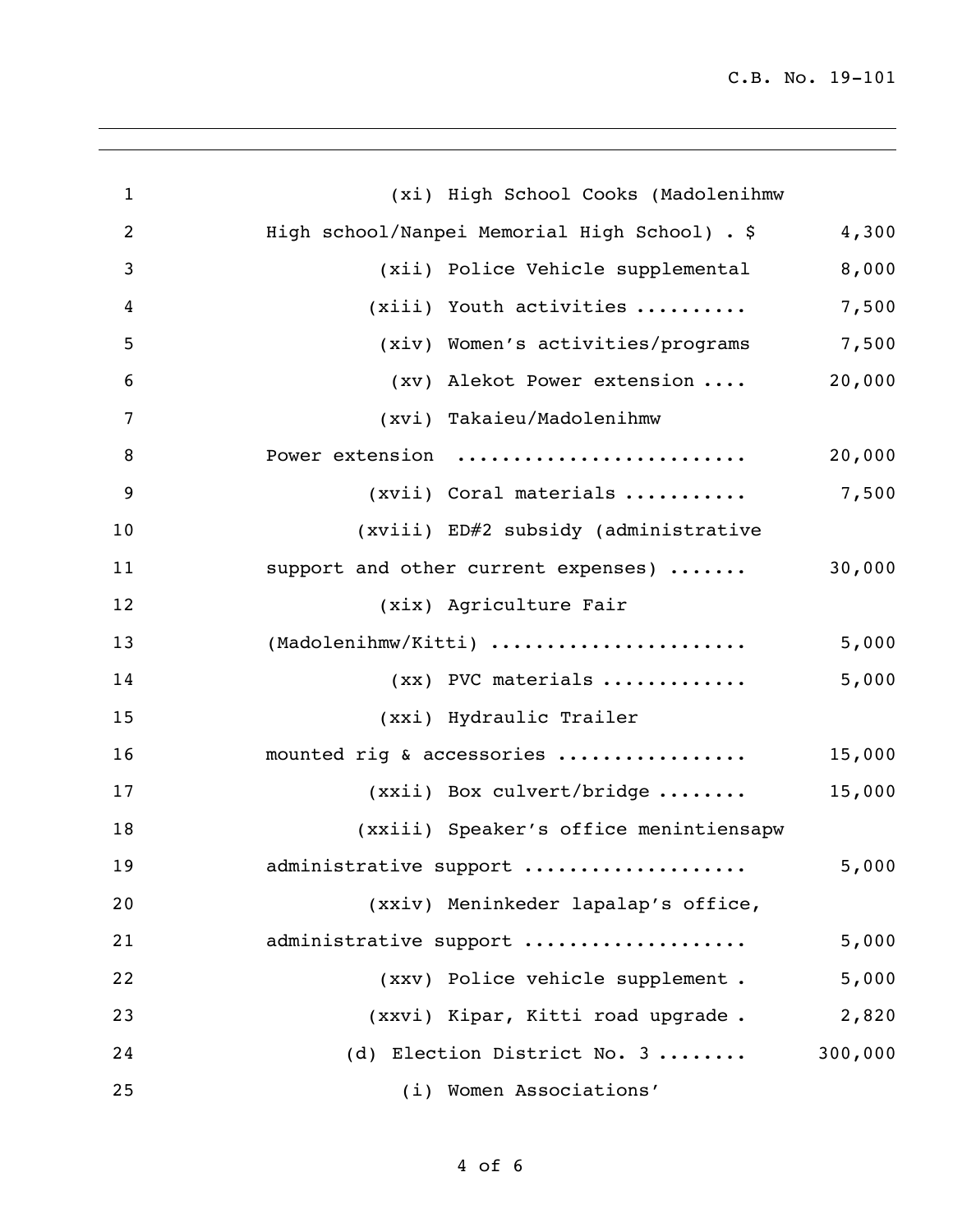C.B. No. 19-101

| $\mathbf{1}$   | activities and equipment  \$                    | 15,000 |
|----------------|-------------------------------------------------|--------|
| $\overline{2}$ | (ii) Youth Associations                         |        |
| 3              | activities and sporting equipment               | 15,000 |
| 4              | (iii) ED#3 Office subsidy                       | 45,000 |
| 5              | (iv) Nett Secondary road                        |        |
| 6              | improvement and maintenance                     | 75,000 |
| $\overline{7}$ | (v) Water system projects                       |        |
| 8              | improvement                                     | 15,000 |
| 9              | (vi) Youth/Community Center                     | 15,000 |
| 10             | (vii) Dehpek/Takaiou students'                  |        |
| 11             | support                                         | 15,000 |
| 12             | (viii) Student Financial Assistance             | 15,000 |
| 13             | (ix) Medical referral support                   | 10,000 |
| 14             | (x) [Youth Sport facilities'                    |        |
| 15             | upgrade] Nett, Awak, Saladak schools buildings  |        |
| 16             | improvement                                     | 15,000 |
| 17             | (xi) Pohnpei Senior Citizens                    |        |
| 18             | Associations program/activities                 | 5,000  |
| 19             | (xii) Farming equipment . [ <del>15,000</del> ] | 4,420  |
| 20             | (xiii) [General Road improvement                |        |
| 21             | and beautification $[45,000]$                   | 36,222 |
| 22             | (xiv) El Nino mitigation                        | 10,580 |
| 23             | (xv) U Municipal inauguration and               |        |
| 24             | related cost                                    | 8,778" |
| 25             |                                                 |        |